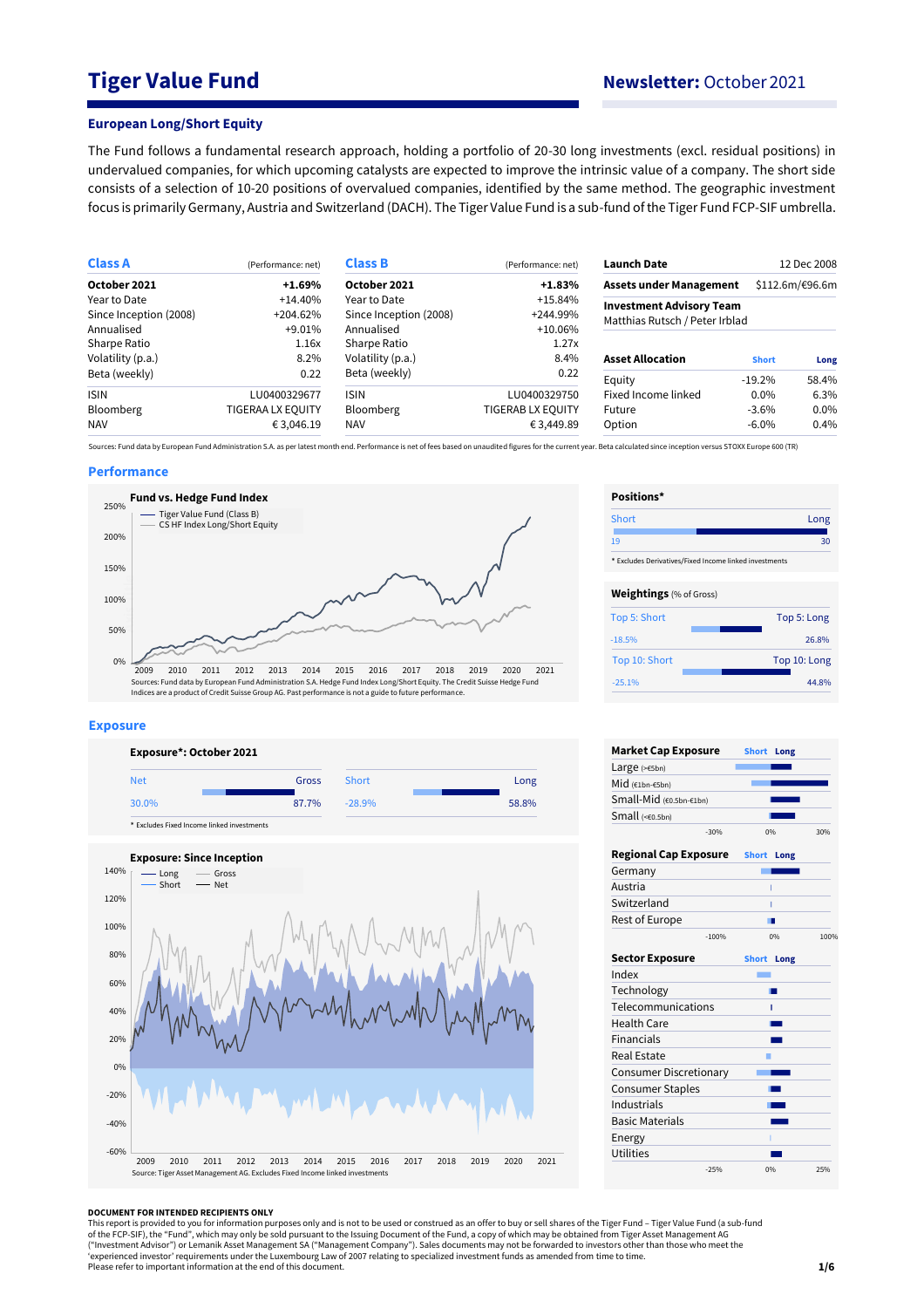# **Commentary: Catalyst-driven shorts highly profitable**

In October, the Tiger Value Fund ("TVF") performed +1.69% (class A), +1.83% (class B) and +1.73% (class U), making a cumulative net return of +14.40% (class A), +15.84% (class B) and +15.04% (class U) for the year-to-date. The broader indices also rose with Stoxx Europe 600 adding +2.2% and DAX gaining +1.9%. The best performing sectors were Utilities (+8.2%), Financial Services (+7.7%), Technology (+7.3%) and Automotive (+6.5%), while Telecom (-3.8%), Travel &Leisure (0.0%) and Retail (+1.5%) underperformed.

In October, we increased our net equity exposure from 25.6% to 30.0% by decreasing our short exposure from 36.7% to 28.9% by mainly booking profits on single shorts as well as by the decreasing delta of our index put options.

Our top long attributors were EnergieKontor (+97bp) and Salzgitter (+41bp). EnergieKontor exploded higher in October (+29%) as the market started to discount an even more favourable market environment for renewables especially in Germany. On October 15, the new coalition partners (SPD, Greens and FDP) presented a 12-page exploratory paper that will be the basis for further discussion. In that paper they proposed that the designated land for onshore wind is to be more than doubled (from 0.9% to 2%) and that the approval process should be considerably accelerated. Furthermore, the coal power phase out should be significantly accelerated from 2038 to 2030. Together with the recent strong surge in electricity prices in Europe, the fundamental backdrop for renewables are only getting better and we continue to be extremely optimistic on the outlook for European renewable stocks.

As highlighted in our last newsletter, we welcomed the weakness in Salzgitter's share price to increase our position as the company is trading at a significant discount to our intrinsic value and as we expect strategic value creating measures midterm and a recovery in steel prices short-term due to steel plant closures driven by high energy prices and shortages in magnesium (input for steel production). Also, European steel makers experience additional tailwinds from structural changes in China (plant closures and termination of export subsidies) and higher logistic costs (limits exports). We stay invested and expect continued positive news flow at Salzgitter over the coming months.

On the negative side Zeal Network and Apontis Pharma burdened our performance by -40bp and -43bp respectively. While Apontis consolidated after its strong share price performance, Zeal Network declined further as the company should report weaker topline numbers in November due to lower Jackpots in Q3. On the positive side we expect several positive mid-term catalysts to materialize for Zeal such as the announcement of an instant win game license and the changes at the EuroJackpot in Q1 next year which will add significant revenues and profits in future. We expect Zeal to be well prepared to become the leading German player in instant win games as Zeal was active in instant win games in the past with revenues of around Eur 50m p.a.. With a take rate of 25-30% vs 12% for lottery products instant win games could become the largest profit contributor for Zeal in future. Also, the changes at the EuroJackpot with a 2nd drawing, the increase of jackpot cap from Eur 90m to 120m coupled with a reduced winning probability should accelerate Zeal´s profit growth in 2022. We will stay invested and welcome any dip in the share price as a buying opportunity.

Despite overall rising equity markets we had positive attributions from our single short book of +183bp (excl. Sixt spread trade) as we managed to book significant profits on catalyst shorts. Our key attributors were a real estate short and two e-commerce catalyst shorts with one of them decreasing by more than 50%. On the negative side the performance was burdened by our index hedges (MDAX Future and DAX Puts) detracting our performance by -56bp.

#### **DOCUMENT FOR INTENDED RECIPIENTS ONLY**

This report is provided to you for information purposes only and is not to be used or construed as an offer to buy or sell shares of the Tiger Fund – Tiger Value Fund (a sub-fund of the FCP-SIF), the "Fund", which may only be sold pursuant to the Issuing Document of the Fund, a copy of which may be obtained from Tiger Asset Management AG ("Investment Advisor") or Lemanik Asset Management SA ("Management Company"). Sales documents may not be forwarded to investors other than those who meet the 'experienced investor' requirements under the Luxembourg Law of 2007 relating to specialized investment funds as amended from time to time. Please refer to important information at the end of this document.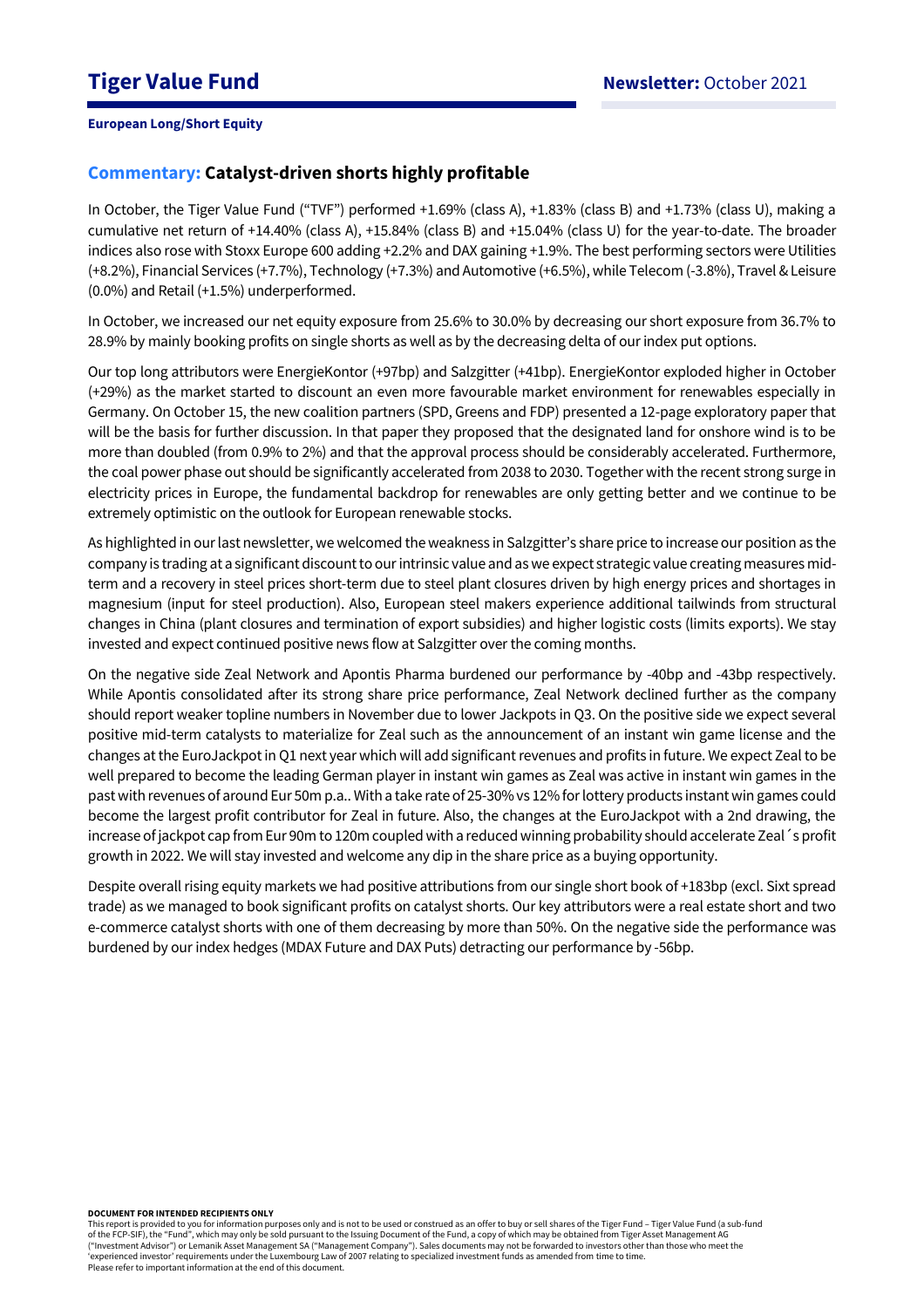# **Outlook: Bear flattener**

The big story of the month was the continued sharp rise in short interest rates globally. The yield on the US 2-year note rose +22bp in October while the German 2y yield gained +10bp. The forward 1y1y OIS rates (implied 1y forward rate) had an even more dramatic move with the Eonia forward climbing +34bp and the USD OIS +45bp implying a dramatic pulling forward of expected rate hikes in the EUR and USD.

This move even caught the attention of ECB President Lagarde which obviously was not amused and concluded at last week's ECB press conference, that this market pricing was not inline with the central bank's policy guidance. While she admitted that inflation will remain higher than previously thought, the ECB maintains its stance that this inflation is still only temporary…

This sharp rise in EUR and USD short rates in October was driven by several other central banks raising or expecting to raise rates in the near term. The Bank of Canada indicated it could hike interest rates as soon as April 2022 and the Bank of England as soon as next month whereas Norway, Poland, South Korean, New Zeeland, Russia have already hiked in the last 2 months.

The key driver is obviously the rampantly accelerating inflation across the globe driven by post-pandemic economic normalisation in demand but also significant labour and raw material supply constraints pushing up input costs. Central Banks are now finding themselves caught between a rock and a hard place with the inflation remaining stubbornly high (and possibly bound to go even higher after the recent energy price spike) and a decelerating global economy.

Not only has short rates risen, but the long end of the yield curve has also fallen resulting in a so-called bear flattener (short yields rising faster than long yields are falling). Also, there have been rumors that 10 to 20 different asset managers across the industry are being liquidated or are under review for liquidation due to interest rate derivatives which may have accelerated the bear flattener…it's a bloodbath in the bond market… Ironically, this high volatility in bond markets has not affected equity markets in October.

In this uncertain economic environment we feel very comfortable with the TVF's current long positioning in companies with strong pricing power and/or uncorrelated to the broader economy. Also, we continue to find long ideas trading not far from multiyear lows at attractive multiples and have a full pipeline of short investment cases limiting the downside of the TVF.

## **Tiger Value Fund Team,**

1 st November 2021

This report is provided to you for information purposes only and is not to be used or construed as an offer to buy or sell shares of the Tiger Fund – Tiger Value Fund (a sub-fund of the FCP-SIF), the "Fund", which may only be sold pursuant to the Issuing Document of the Fund, a copy of which may be obtained from Tiger Asset Management AG ("Investment Advisor") or Lemanik Asset Management SA ("Management Company"). Sales documents may not be forwarded to investors other than those who meet the 'experienced investor' requirements under the Luxembourg Law of 2007 relating to specialized investment funds as amended from time to time. Please refer to important information at the end of this document.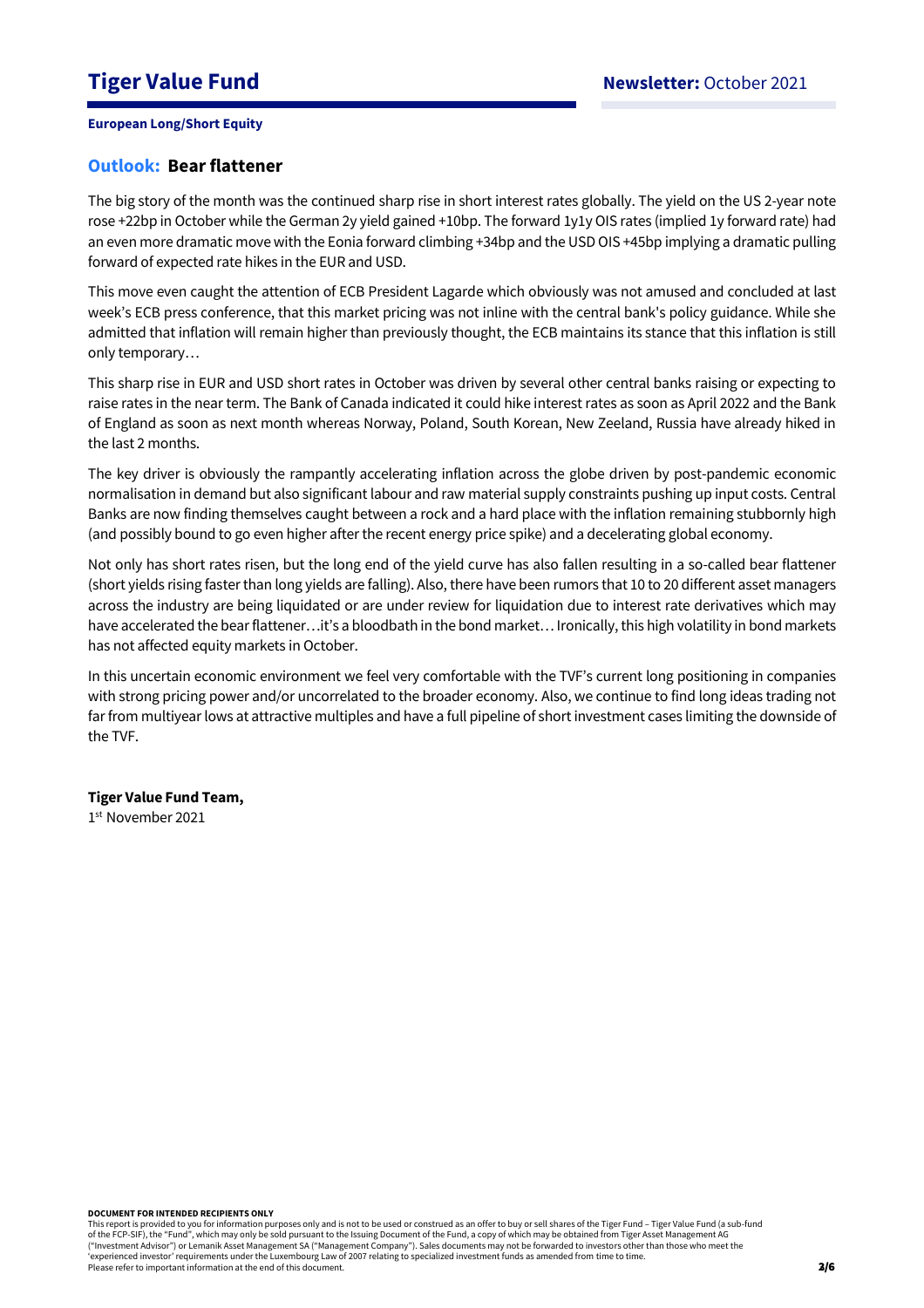# **Monthly Net Return**

| <b>Share Class A</b> | Jan            | Feb      | Mar      | Apr                      | May      | Jun       | Jul      | Aug      | Sep                      | Oct            | Nov                      | Dec      | Year                                                       |
|----------------------|----------------|----------|----------|--------------------------|----------|-----------|----------|----------|--------------------------|----------------|--------------------------|----------|------------------------------------------------------------|
| 2021                 | 2.28%          | 2.24%    | 1.62%    | 0.42%                    | 0.97%    | 0.55%     | 1.19%    | $-0.13%$ | 2.76%                    | 1.69%          | $\overline{\phantom{a}}$ |          | - (Year-to-Date) 14.40%                                    |
| 2020                 | 2.02%          | $-4.01%$ | $-6.80%$ | 7.77%                    | 2.84%    | 7.79%     | 1.31%    | 2.69%    | 0.76%                    | $-3.66%$       | 7.84%                    | 6.85%    | 26.90%                                                     |
| 2019                 | 4.37%          | 0.23%    | $-0.91%$ | 1.44%                    | $-4.53%$ | 1.09%     | 2.81%    | 1.72%    | 0.49%                    | 1.98%          | 3.69%                    | 2.92%    | 16.05%                                                     |
| 2018                 | 0.02%          | $-0.11%$ | $-2.45%$ | 0.09%                    | $-0.17%$ | $-3.99\%$ | 2.20%    | $-2.14%$ | $-1.58%$                 | $-3.14%$       | $-2.73%$                 | $-7.43%$ | $-19.73%$                                                  |
| 2017                 | 1.96%          | 1.31%    | 3.33%    | 0.22%                    | 2.12%    | 0.97%     | $-1.07%$ | $-1.23%$ | $-0.77%$                 | 0.45%          | 0.39%                    | 0.41%    | 8.30%                                                      |
| 2016                 | $-3.91%$       | 0.21%    | 4.43%    | 1.40%                    | $-0.99%$ | $-1.85%$  | 0.91%    | 1.05%    | 0.41%                    | 0.22%          | 0.15%                    | 2.70%    | 4.58%                                                      |
| 2015                 | 2.07%          | 3.13%    | 4.23%    | 0.99%                    | 1.54%    | $-1.60%$  | 1.41%    | $-1.20%$ | $-2.10%$                 | 3.89%          | 1.45%                    | 1.60%    | 16.29%                                                     |
| 2014                 | 1.88%          | 2.56%    | 0.63%    | 2.61%                    | 0.63%    | $-0.34%$  | $-2.19%$ | $-0.42%$ | $-1.20%$                 | $-1.32%$       | 1.83%                    | 1.14%    | 5.82%                                                      |
| 2013                 | 3.57%          | 1.49%    | $-0.66%$ | 0.24%                    | 2.70%    | $-0.67%$  | 0.95%    | 0.07%    | 3.00%                    | 2.66%          | 1.14%                    | $-0.54%$ | 14.73%                                                     |
| 2012                 | 4.48%          | 1.51%    | 1.35%    | $-1.68%$                 | $-1.05%$ | $-0.37%$  | $-0.59%$ | 0.69%    | 1.85%                    | 0.57%          | $-0.53%$                 | 1.44%    | 7.79%                                                      |
| 2011                 | 3.43%          | $-0.21%$ | 1.47%    | 2.14%                    | 0.25%    | $-0.81%$  | $-1.32%$ | $-3.41%$ | 0.45%                    | $-1.72%$       | $-2.24%$                 | 0.86%    | $-1.31%$                                                   |
| 2010                 | 0.50%          | 0.06%    | 2.22%    | $-0.32%$                 | $-3.08%$ | 2.04%     | 0.05%    | 0.58%    | 3.25%                    | 1.62%          | 0.18%                    | $-0.41%$ | 6.75%                                                      |
| 2009                 | 0.56%          | 1.73%    | 0.46%    | 2.87%                    | 3.60%    | 5.51%     | 1.21%    | 4.35%    | 1.05%                    | 0.62%          | 1.26%                    | $-1.29%$ | 24.04%                                                     |
| 2008                 | $\overline{a}$ |          |          | $\overline{\phantom{a}}$ |          |           |          | ÷,       | $\overline{\phantom{a}}$ | $\blacksquare$ | $\overline{\phantom{a}}$ | 0.003%   | 0.003%                                                     |
|                      |                |          |          |                          |          |           |          |          |                          |                |                          |          | (Share Class A % Annualised Return Since Inception) 9.01%  |
| <b>Share Class B</b> | Jan            | Feb      | Mar      | Apr                      | May      | Jun       | Jul      | Aug      | Sep                      | Oct            | Nov                      | Dec      | Year                                                       |
| 2021                 | 2.46%          | 2.43%    | 1.81%    | 0.48%                    | 1.07%    | 0.62%     | 1.30%    | $-0.10%$ | 2.98%                    | 1.83%          | $\overline{\phantom{a}}$ |          | - (Year-to-Date) 15.84%                                    |
| 2020                 | 2.06%          | $-3.97%$ | $-6.76%$ | 7.81%                    | 2.89%    | 7.64%     | 1.36%    | 2.90%    | 0.84%                    | $-3.62%$       | 8.13%                    | 7.31%    | 28.35%                                                     |
| 2019                 | 4.41%          | 0.26%    | $-0.87%$ | 1.48%                    | $-4.49%$ | 1.13%     | 2.86%    | 1.76%    | 0.53%                    | 2.03%          | 3.73%                    | 2.96%    | 16.64%                                                     |
| 2018                 | 0.07%          | $-0.07%$ | $-2.41%$ | 0.13%                    | $-0.13%$ | $-3.95%$  | 2.25%    | $-2.10%$ | $-1.54%$                 | $-3.09%$       | $-2.69%$                 | $-7.40%$ | $-19.33%$                                                  |
| 2017                 | 2.13%          | 1.43%    | 3.58%    | 0.27%                    | 2.30%    | 1.07%     | $-1.03%$ | $-1.19%$ | $-0.73%$                 | 0.50%          | 0.43%                    | 0.45%    | 9.47%                                                      |
| 2016                 | $-3.87%$       | 0.26%    | 4.49%    | 1.52%                    | $-1.01%$ | $-1.84%$  | 0.95%    | 1.10%    | 0.46%                    | 0.27%          | 0.20%                    | 2.91%    | 5.30%                                                      |
| 2015                 | 2.09%          | 3.33%    | 4.55%    | 1.09%                    | 1.69%    | $-1.68%$  | 1.53%    | $-1.24%$ | $-2.06%$                 | 4.03%          | 1.58%                    | 1.74%    | 17.69%                                                     |
| 2014                 | 2.04%          | 2.75%    | 0.71%    | 2.81%                    | 0.70%    | $-0.32%$  | $-2.15%$ | $-0.37%$ | $-1.16%$                 | $-1.28%$       | 1.87%                    | 1.19%    | 6.84%                                                      |
| 2013                 | 3.78%          | 1.62%    | $-0.67%$ | 0.30%                    | 2.91%    | $-0.69%$  | 1.05%    | 0.11%    | 3.23%                    | 2.87%          | 1.24%                    | $-0.53%$ | 16.15%                                                     |
| 2012                 | 4.52%          | 1.55%    | 1.39%    | $-1.64%$                 | $-1.01%$ | $-0.33%$  | $-0.54%$ | 0.73%    | 1.89%                    | 0.61%          | $-0.49%$                 | 1.40%    | 8.23%                                                      |
| 2011                 | 3.62%          | $-0.18%$ | 1.56%    | 2.27%                    | 0.21%    | $-0.71%$  | $-1.28%$ | $-3.37%$ | 0.49%                    | $-1.68%$       | $-2.20%$                 | 0.90%    | $-0.59%$                                                   |
| 2010                 | 0.57%          | 0.10%    | 2.40%    | $-0.28%$                 | $-3.04%$ | 2.08%     | 0.05%    | 0.62%    | 3.32%                    | 1.80%          | 0.19%                    | $-0.36%$ | 7.57%                                                      |
| 2009                 | 0.62%          | 1.87%    | 0.52%    | 3.25%                    | 3.90%    | 5.95%     | 1.34%    | 4.62%    | 1.08%                    | 0.70%          | 1.38%                    | $-1.26%$ | 26.51%                                                     |
| 2008                 | $\overline{a}$ |          |          |                          |          |           |          |          |                          |                | $\overline{\phantom{a}}$ | 0.02%    | 0.02%                                                      |
|                      |                |          |          |                          |          |           |          |          |                          |                |                          |          | (Share Class B % Annualised Return Since Inception) 10.06% |
| <b>Share Class U</b> | Jan            | Feb      | Mar      | Apr                      | May      | Jun       | Jul      | Aug      | Sep                      | Oct            | Nov                      | Dec      | Year                                                       |
| 2021                 | 2.40%          | 2.33%    | 1.67%    | 0.50%                    | 1.02%    | 0.58%     | 1.25%    | $-0.12%$ | 2.80%                    | 1.73%          | $\blacksquare$           |          | - (Year-to-Date) 15.04%                                    |
| 2020                 | 2.19%          | $-3.87%$ | $-6.46%$ | 7.87%                    | 2.95%    | 6.27%     | 1.41%    | 2.77%    | 0.81%                    | $-3.54%$       | 7.85%                    | 7.39%    | 27.29%                                                     |
| 2019                 | 4.34%          | 0.43%    | $-0.65%$ | 1.69%                    | $-4.27%$ | 1.31%     | 3.06%    | 2.07%    | 0.73%                    | 2.27%          | 3.38%                    | 3.18%    | 18.68%                                                     |
| 2018                 | 0.24%          | $-0.04%$ | $-2.21%$ | 0.24%                    | 0.20%    | $-3.78%$  | 2.41%    | $-1.91%$ | $-1.23%$                 | $-2.86%$       | $-2.44%$                 | $-7.22%$ | $-17.39%$                                                  |

- - - - - - - -0.99% -0.91% 0.62% 0.67% 0.60% **-0.02%**

**8.70% (Share Class U % Annualised Return Since Inception)**

#### **DOCUMENT FOR INTENDED RECIPIENTS ONLY**

This report is provided to you for information purposes only and is not to be used or construed as an offer to buy or sell shares of the Tiger Fund – Tiger Value Fund (a sub-fund<br>of the FCP-SIF), the "Fund", which may only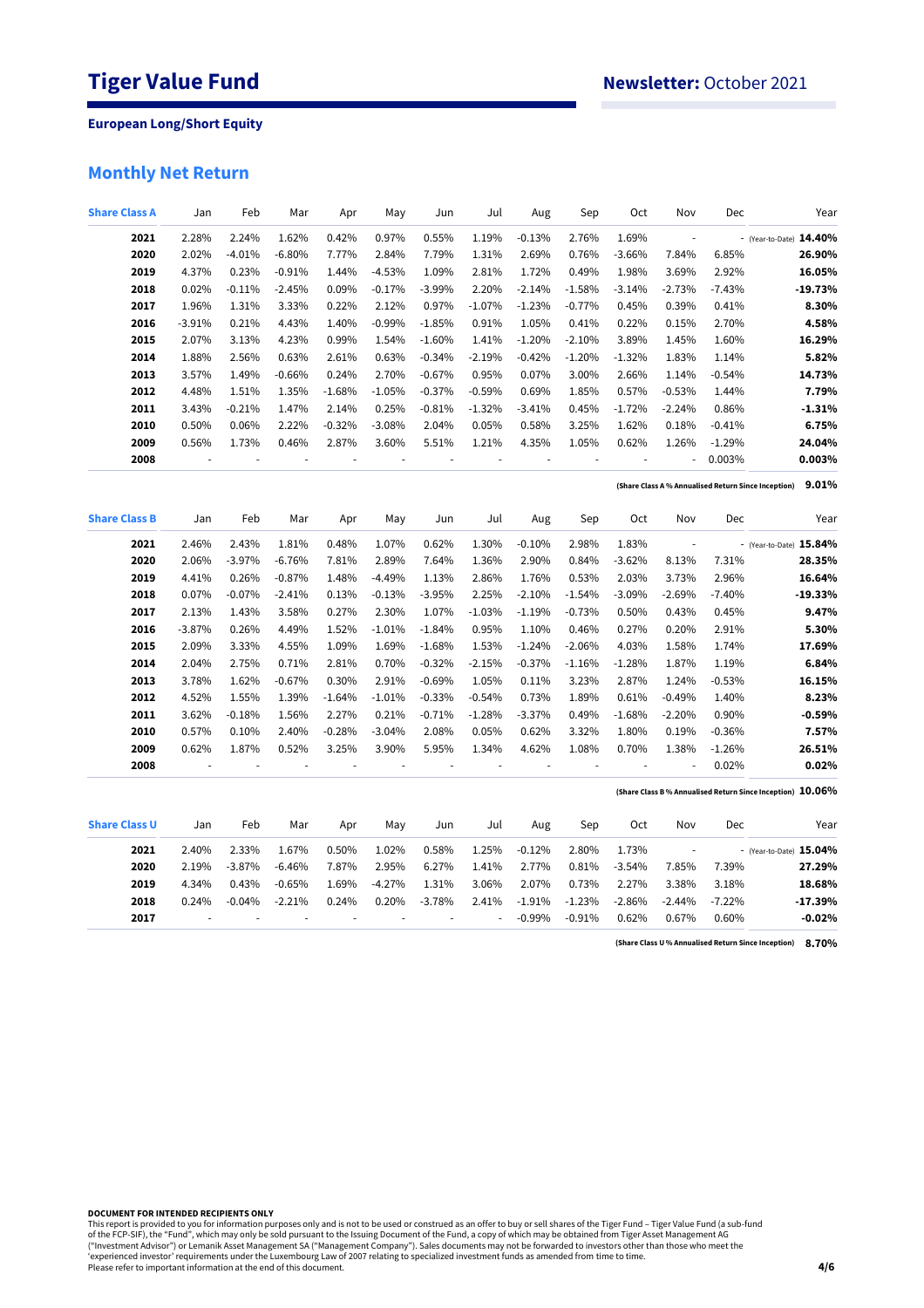# **Share Classes and Performance**

| <b>Share Class</b>                                                        | <b>Class A</b>                                                   | <b>Class B</b>                                                    | <b>Class U</b>                                                           | <b>Class V</b>                           |
|---------------------------------------------------------------------------|------------------------------------------------------------------|-------------------------------------------------------------------|--------------------------------------------------------------------------|------------------------------------------|
| <b>Investment Minimum</b>                                                 | € 125,000                                                        | € 5,000,000                                                       | US\$ 125,000                                                             | € 2,500,000                              |
| <b>Management Fee</b>                                                     | 2.00%                                                            | 1.50%                                                             | 2.00%                                                                    | 1.50%                                    |
| <b>Performance Fee</b>                                                    | 20%                                                              | 15%                                                               | 20%                                                                      | 20%                                      |
| Redemption                                                                | Monthly*                                                         | 6 months                                                          | Monthly*                                                                 | 3 months                                 |
| <b>Subscription</b>                                                       | Monthly                                                          | Monthly                                                           | Monthly                                                                  | Monthly                                  |
| <b>Income Treatment</b>                                                   | Accumulation                                                     | Accumulation                                                      | Accumulation                                                             | Distribution                             |
| Date of Inception                                                         | Dec 2008                                                         | Dec 2008                                                          | Aug 2017                                                                 | <b>TBA</b>                               |
| <b>ISIN</b><br><b>Bloomberg</b><br><b>NAV</b><br><b>Performance (net)</b> | LU0400329677<br>TIGERAA LX EQUITY<br>€3,046.19<br><b>Class A</b> | LU0400329750<br>TIGERAB LX EQUITY<br>€ 3,449.89<br><b>Class B</b> | LU1647855136<br><b>TIGERVU LX EQUITY</b><br>\$1,435.33<br><b>Class U</b> | LU1740273310<br><b>TBA</b><br>€ 1,244.20 |
| October 2021                                                              | $+1.69%$                                                         | $+1.83%$                                                          | $+1.73%$                                                                 |                                          |
| <b>Year to Date</b>                                                       | $+14.40%$                                                        | $+15.84%$                                                         | $+15.04%$                                                                |                                          |
| <b>Since inception</b>                                                    | $+204.62%$                                                       | +244.99%                                                          | +43.53%                                                                  |                                          |
| <b>Annualised</b>                                                         | $+9.01%$                                                         | $+10.06%$                                                         | +8.70%                                                                   |                                          |
| <b>Sharpe Ratio</b>                                                       | 1.16x                                                            | 1.27x                                                             | <b>NM</b>                                                                |                                          |
| Volatility (p.a.)                                                         | 8.2%                                                             | 8.4%                                                              | <b>NM</b>                                                                |                                          |
| Beta                                                                      | 0.22                                                             | 0.22                                                              | <b>NM</b>                                                                |                                          |

\* The redemption notice has to be faxed to the Administrator five business days prior to month end (cut-off 5pm CET). Please see the offering document for further information.<br>Sources: Fund data by European Fund Administra

# **Fund Information**

| <b>Base Currency</b>  | EUR                                |
|-----------------------|------------------------------------|
| <b>Fund Domicile</b>  | Luxembourg                         |
| <b>Fund Structure</b> | Open-ended multi-class             |
| Legal Entity          | <b>FCP-SIF</b>                     |
| Style Mandate         | Long/Short Equity and Active Value |
| Hurdle Rate           | None                               |
| High Water Mark       | Yes                                |
|                       |                                    |

# **Service Providers**

| <b>Management Company/</b><br><b>AIFM</b> | Lemanik Asset Management SA     |
|-------------------------------------------|---------------------------------|
| <b>Investment Advisor</b>                 | Tiger Asset Management AG       |
| <b>Prime Broker</b>                       | <b>SEBAB</b>                    |
| Custodian                                 | <b>SEB SA</b>                   |
| Administrator                             | European Fund Administration SA |
| <b>Auditor</b>                            | PricewaterhouseCoopers          |
| <b>Legal Advisor</b>                      | Linklaters LLP                  |



#### **DOCUMENT FOR INTENDED RECIPIENTS ONLY**

This report is provided to you for information purposes only and is not to be used or construed as an offer to buy or sell shares of the Tiger Fund – Tiger Value Fund (a sub-fund<br>of the FCP-SIF), the "Fund", which may only